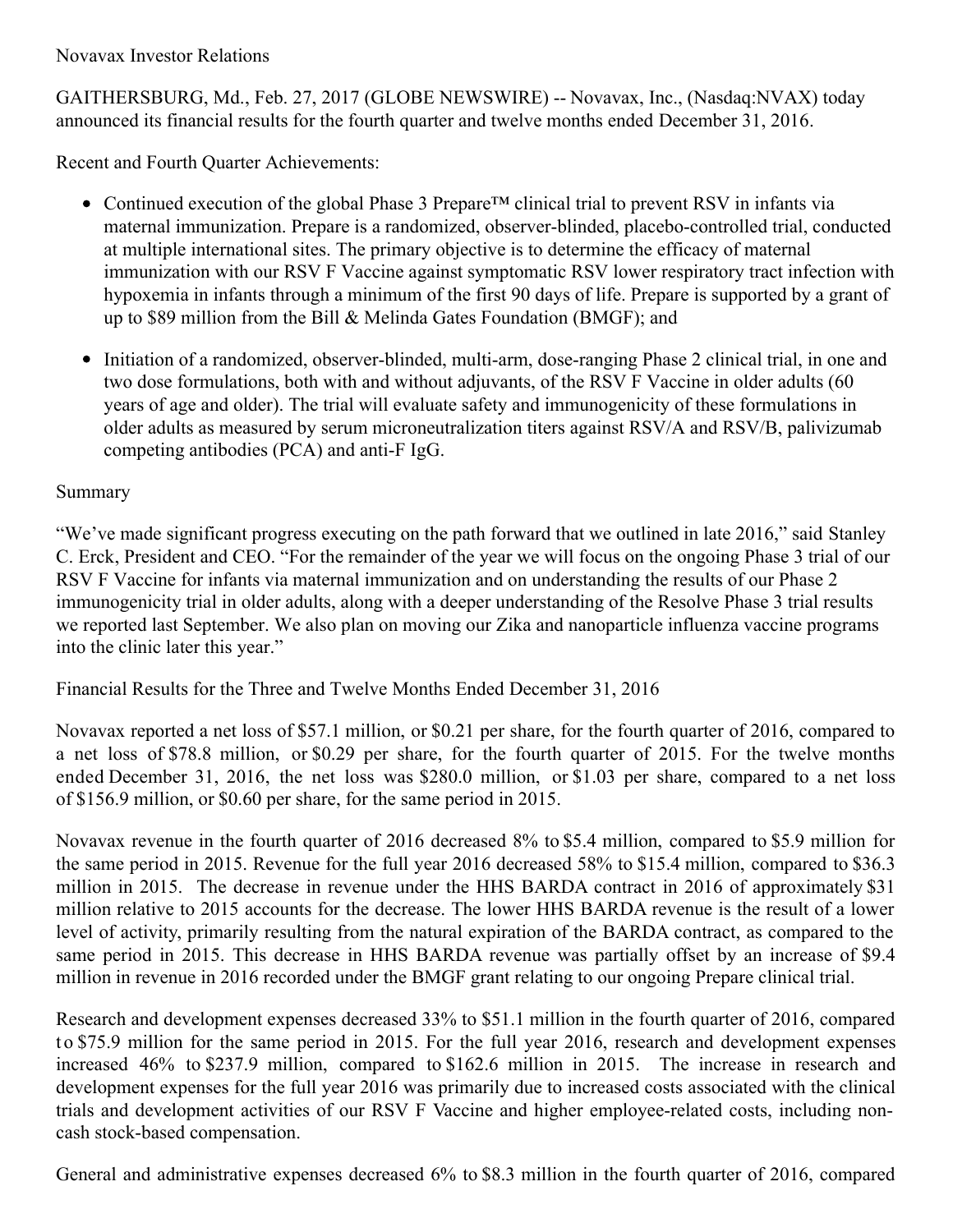t o \$8.9 million for the same period in 2015. For the full year 2016, general and administrative expenses increased 51% to \$46.5 million, compared to \$30.8 million in 2015. The increase was primarily due to higher employee-related costs and professional fees for pre-commercialization activities as compared to the same period in 2015.

Interest income (expense), net for the fourth quarter and full year 2016 includes \$3.4 million and \$12.5 million, respectively, of interest expense relating the Company's Convertible Senior Notes offering in the first quarter of 2016.

As of December 30, 2016, the company had \$235.5 million in cash and cash equivalents and marketable securities compared to \$230.7 million as of December 31, 2015. Net cash used in operating activities for the full year 2016 was \$255.5 million, compared to \$126.1 million for same period in 2015. The increase in cash usage was primarily due to increased costs relating to our RSV F Vaccine and higher employee-related costs.

#### Conference Call

Novavax management will host its quarterly conference call today at 4:30 p.m. ET. The dial-in number for the conference call is (877) 212-9076 (Domestic) or (707) 287-9331 (International), passcode 61206704. A replay of the conference call will be available starting at 7:30 p.m. on February 27, 2017 until midnight March 3, 2017. To access the replay by telephone, dial (855) 859-2056 (Domestic) or (404) 537- 3406 (International) and use passcode 61206704.

A webcast of the conference call can also be accessed via a link on the home page of the Novavax website (novavax.com) or through the "Investor Info"/"Events" tab on the Novavax website. A replay of the webcast will be available through the "Investor Info"/"Events" tab on the Novavax website until April 30, 2017.

#### About Novavax

Novavax, Inc. (Nasdaq:NVAX) is a clinical-stage biotechnology company committed to delivering novel products to prevent a broad range of infectious diseases. Our recombinant nanoparticles and Matrix-M™ adjuvant technology are the foundation for groundbreaking innovation that improves global health through safe and effective vaccines. Additional information about Novavax is available on the Company's website, [novavax.com](https://www.globenewswire.com/Tracker?data=mjB3UPdDMXmAWc0g2yKiWGyVWpyAOvgJ9Q0SVqQg4HZ3E2UxeHNUekXaJRDTC10By3vUEO1c_FWkjhC7Zr-wMA==).

#### Forward-Looking Statements

Statements herein relating to the future of Novavax and the ongoing development of its vaccine and adjuvant products are forward-looking statements. Novavax cautions that these forward looking statements are subject to numerous risks and uncertainties, which could cause actual results to differ materially from those expressed or implied by such statements. These risks and uncertainties include those identified under the heading "Risk Factors" in the Novavax Annual Report on Form 10-K for the year ended December 31, 2016 to be filed with the Securities and Exchange Commission (SEC). We caution investors not to place considerable reliance on the forward-looking statements contained in this press release. You are encouraged to read our filings with the SEC, available at sec.gov, for a discussion of these and other risks and uncertainties. The forward-looking statements in this press release speak only as of the date of this document, and we undertake no obligation to update or revise any of the statements. Our business is subject to substantial risks and uncertainties, including those referenced above. Investors, potential investors, and others should give careful consideration to these risks and uncertainties.

## NOVAVAX, INC.

## CONDENSED CONSOLIDATED STATEMENTS OF OPERATIONS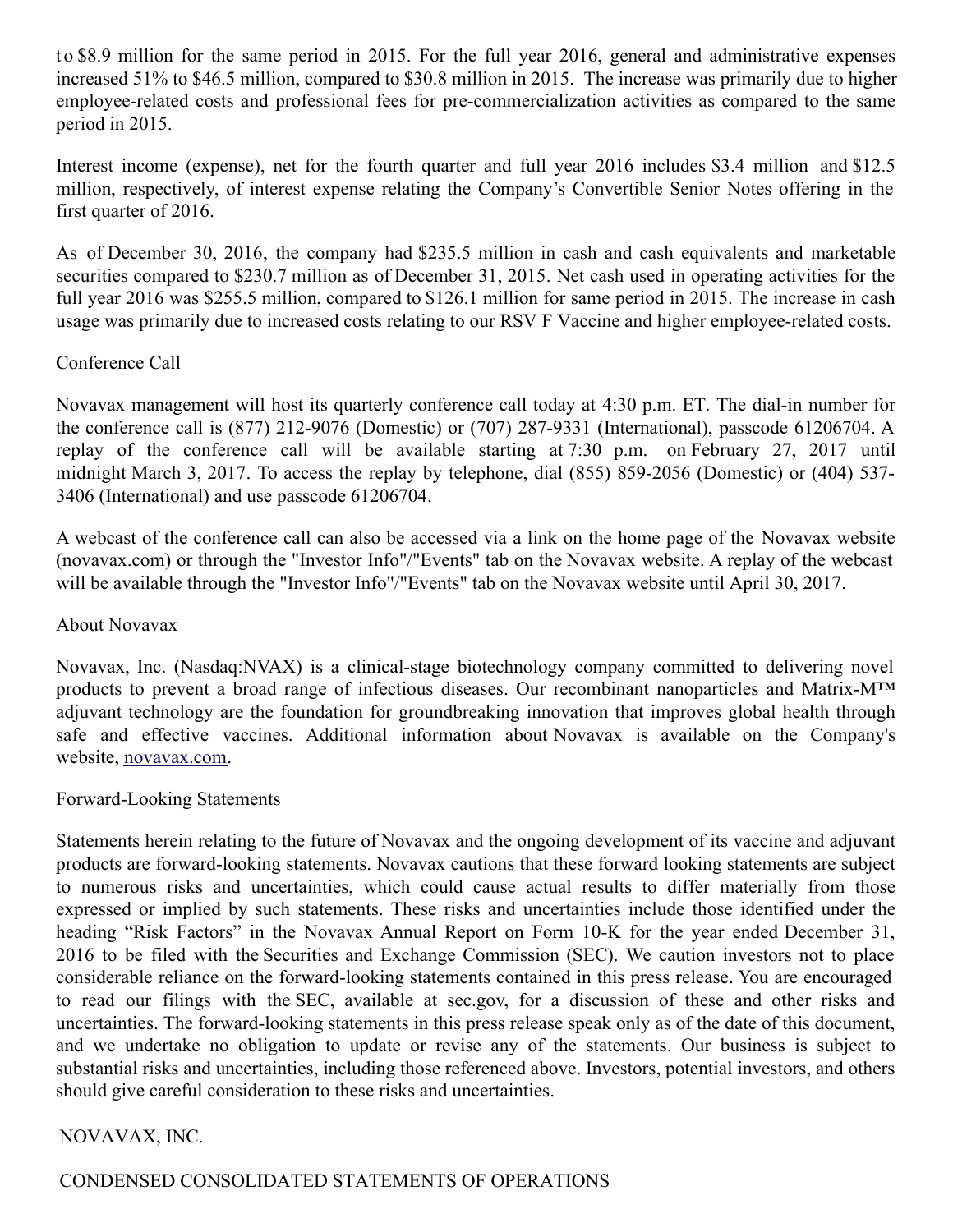CONDENSED CONSOLIDATED STATEMENTS OF OPERATIONS (in thousands, except per share information)

|                                                                           | Three Months Ended<br>December 31, |                       | <b>Twelve Months Ended</b><br>December 31, |                        |
|---------------------------------------------------------------------------|------------------------------------|-----------------------|--------------------------------------------|------------------------|
|                                                                           |                                    |                       |                                            |                        |
|                                                                           | 2016                               | 2015                  | 2016                                       | 2015                   |
|                                                                           | (unaudited)                        |                       |                                            |                        |
| Revenue                                                                   | 5,399<br>$\mathbb{S}$              | $\mathbb{S}$<br>5,853 | 15,353<br>$\mathbb{S}$                     | 36,250<br>\$           |
| Expenses:                                                                 |                                    |                       |                                            |                        |
| Research and development                                                  | 51,100                             | 75,903                | 237,939                                    | 162,644                |
| General and administrative                                                | 8,344                              | 8,852                 | 46,527                                     | 30,842                 |
| Total expenses                                                            | 59,444                             | 84,755                | 284,466                                    | 193,486                |
| Loss from operations                                                      | (54, 045)                          | (78,902)              | (269, 113)                                 | (157, 236)             |
| Interest income (expense), net                                            | (3,066)                            | 95                    | (10, 822)<br>$\rightarrow$                 | 419                    |
| Other income (expense)                                                    | 2                                  | $\mathbf{1}$          | (31)<br>$\lambda$                          | (120)<br>$\mathcal{L}$ |
| Net loss                                                                  |                                    |                       |                                            | (156.937)              |
| Basic and diluted net loss per share                                      | $\mathbb{S}$<br>(0.21)             | \$ (0.29) \$ (1.03)   | $\mathcal{L}$                              | \$ (0.60)<br>$\lambda$ |
| Basic and diluted weighted average number of<br>common shares outstanding |                                    |                       |                                            |                        |
|                                                                           | 271,200                            | 269,863               | 270,802                                    | 262,248                |

# SELECTED BALANCE SHEET DATA

(in thousands)

|                                                  |           | December 31, December 31, |  |
|--------------------------------------------------|-----------|---------------------------|--|
|                                                  | 2016      | 2015                      |  |
| Cash and cash equivalents                        | \$144,353 | \$93,108                  |  |
| Marketable securities                            | 91,126    | 137,548                   |  |
| Total current assets                             | 287,830   | 287,257                   |  |
| Working capital                                  | 221,424   | 210,763                   |  |
| Total assets                                     | 394,301   | 386,038                   |  |
| Total notes payable and capital lease obligation | 316,376   | 503                       |  |
| Total stockholders' equity (deficit)             | (5,546    | 292,669                   |  |